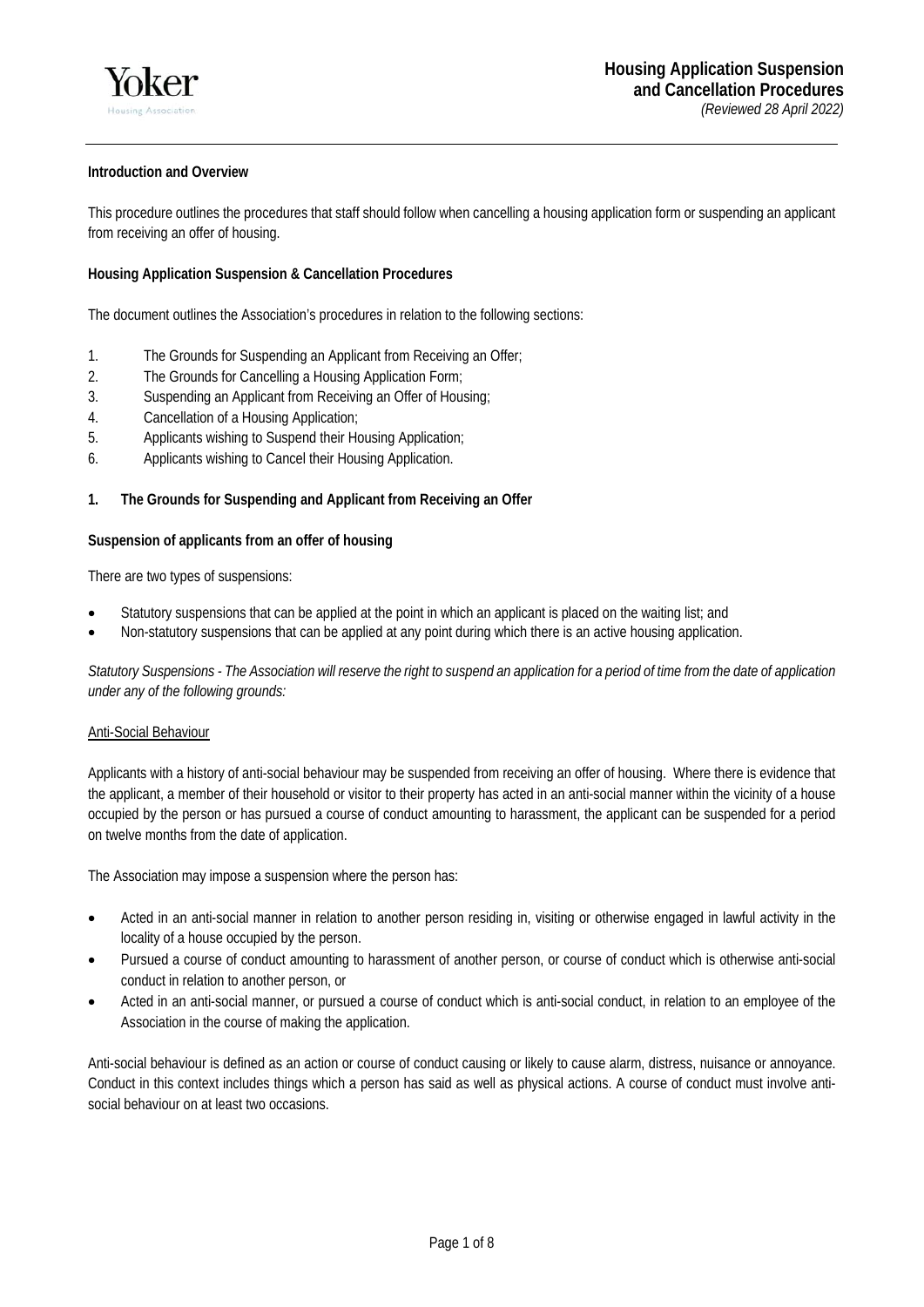

# **1. The Grounds for Suspending and Applicant from Receiving an Offer** (Continued)

The Association may impose a suspension in the following circumstances:

- Drug-dealing from a tenancy;
- Prostitution from a tenancy;
- Fire-raising;
- Causing nuisance and disturbance to neighbours;
- Extensive damage to a landlord's property; or
- Harassment of or threats to neighbours.

The Association will use the following criteria in judging whether or not an applicant should be suspended from receiving an offer of housing:

- The nature, frequency and duration of the conduct;
- When the conduct took place;
- The extent to which the conduct is the consequence of acts or omissions of people other than the tenant;
- The affect which the conduct is having on other people;
- Any alternative action taken by their landlord to address the conduct.

The Association will collect and consider all relevant evidence before judging whether or not an applicant should be suspended from receiving an offer of housing. The Association will consider the following:

- Whether the applicant was suspended from a previous tenancy because of anti-social behaviour;
- Whether a Decree has been granted against the applicant for anti-social behaviour;
- Whether an Anti-social behaviour order (ASBO) has been granted against the applicant;
- Whether the applicant had been served with a Notice of Proceedings for anti-social behaviour;
- Relevant evidence from Police or fire authority reports.

Applicants who are suspended under this ground have the right of appeal against their suspension to the Sheriff.

## Previous Convictions

An applicant who has previously been convicted may be suspended from receiving an offer for a period of twelve months from the date of application.

An applicant may be suspended if they or someone living with them has been convicted of:

- Using a house or allowing it to be used for illegal or immoral purposes; or
- An offence punishable by imprisonment which was committed in, or in the locality of, a house occupied by the person.

Before deciding whether or not to impose a suspension the Association will consider the nature of the crime and whether the behaviour that led to the conviction has had an impact on the people living in, or in the locality of, the house.

Punishable by imprisonment means that the offence carries imprisonment as a possible penalty. A prison sentence does not need to have been imposed.

Applicants who are suspended under this ground have the right of appeal against their suspension to the Sheriff.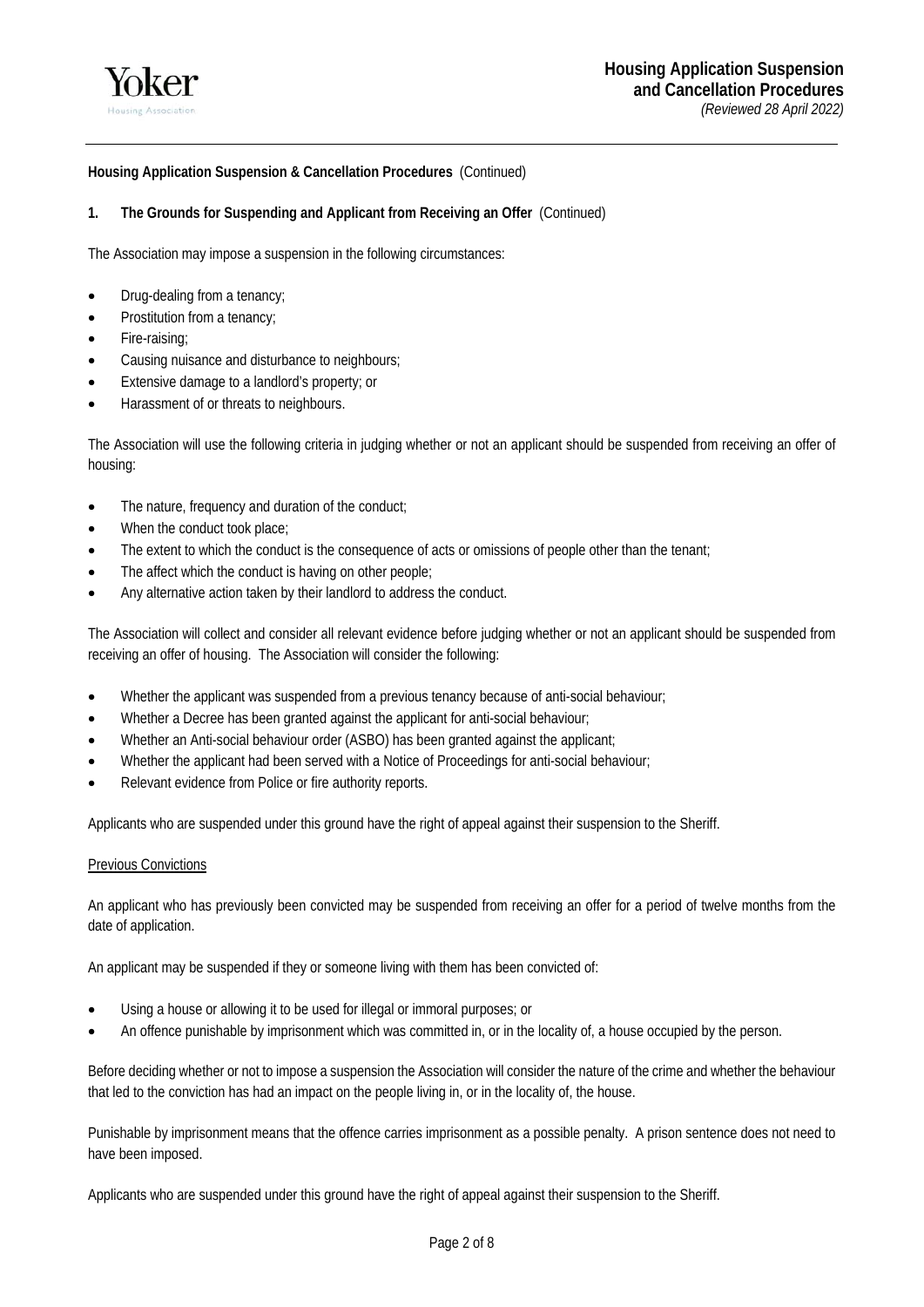

## **1. The Grounds for Suspending and Applicant from Receiving an Offer** (Continued)

### Order for Recovery of Possession

An applicant may be suspended from receiving an offer for a period of twelve months from the date of application where an order for recovery of possession has been made against them in proceedings under the following acts:

- The Housing (Northern Ireland) Order 1983
- The Housing Act 1985
- The Housing (Scotland) Act 1987
- The Housing (Scotland) Act 1988
- The Housing (Scotland) Act 2001

The Association will consider each case on its merits so that individual circumstances can be taken into account when deciding on whether or not to impose a suspension. When considering whether or not to impose a suspension the Association will give consideration to when the order for recovery of possession was granted and the reason why the order was granted.

Applicants who are suspended under this ground have the right of appeal against their suspension to the Sheriff.

### Abandoning or Neglecting a Property

An applicant may be suspended from receiving an offer for a period of twelve months from the date of application where:

- Their previous tenancy has been terminated by their landlord under section 18(2) of the Housing (Scotland) Act 2001.
- The persons interest in a tenancy has been terminated by the landlord under section 20(3) of the Housing (Scotland) Act 2001 (abandonment by a joint tenant).
- The applicant was a tenant and a court has granted an order for recovery of possession on the ground set out in paragraph 3 or 4 of schedule 2 of the Housing (Scotland) Act 2001 (deterioration of the property due to neglect, or deterioration of furniture due to ill-treatment).

Applicants who are suspended under this ground have the right of appeal against their suspension to the Sheriff.

#### Rent Arrears and Tenancy Charges

Applicants with rent arrears of one month or more or other tenancy related debt equivalent to one months rent or more may be suspended from receiving an offer of housing unless the Association is satisfied that a repayment arrangement has been established and has been adhered to for a period of three months and the applicant is continuing to make payment in accordance with the agreement.

The Association will always be prepared to offer the applicant an opportunity to enter into a formal agreement to pay off tenancy debt.

Tenancy related debts include:

- Service charges;
- Rechargeable repairs;
- Costs of clearing an abandoned house;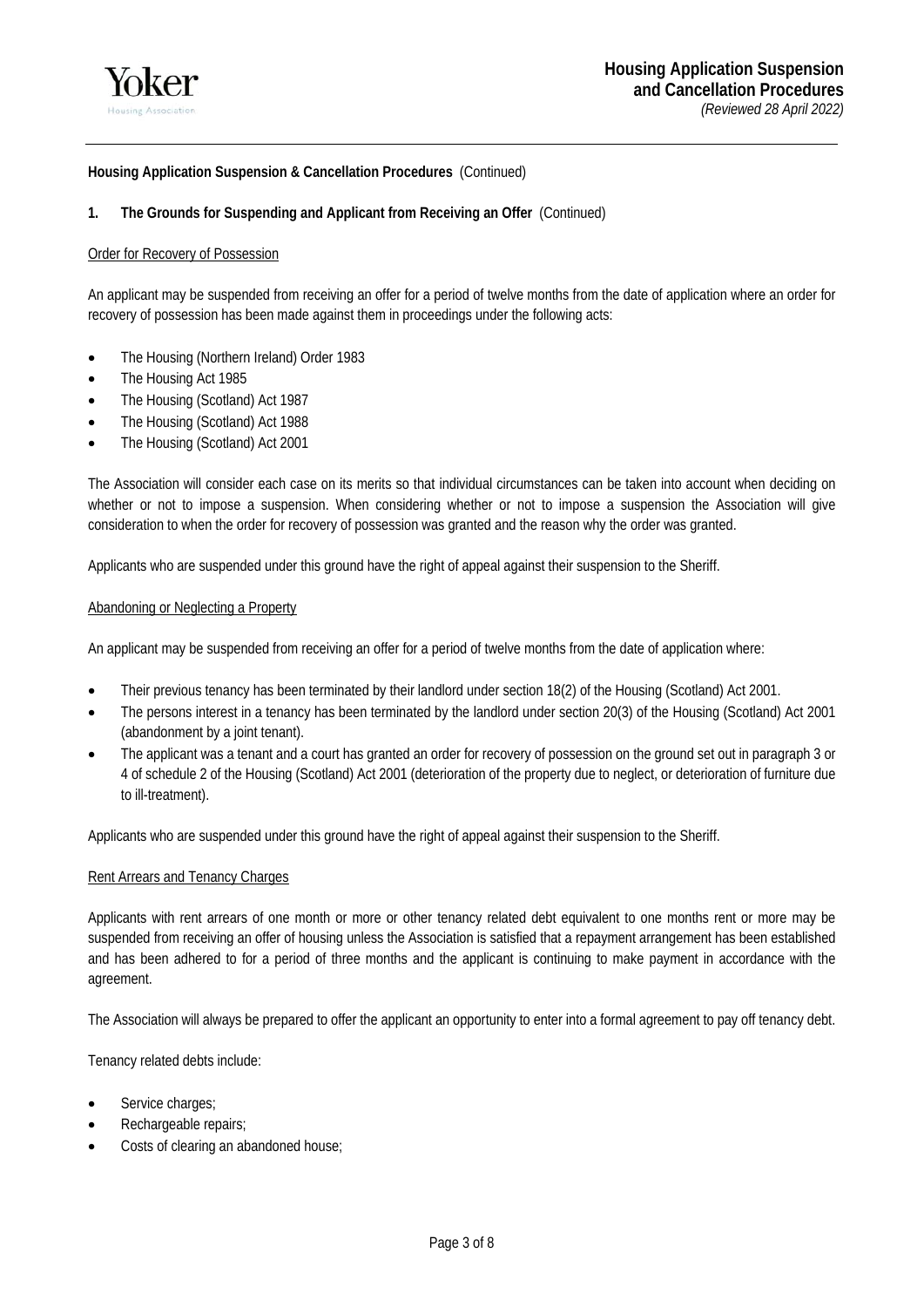

# **1. The Grounds for Suspending and Applicant from Receiving an Offer** (Continued)

- Costs of cleaning a house (a tenant is required to leave a house clean and tidy and in good decorative order and is liable for costs of doing this where the property has been left in poor condition).
- Heating charges;
- Factoring or property management charges relating to Yoker Housing Association properties.
- Tenancy debt that has previously been written-off.

The Association will not suspend an applicant from receiving an offer where:

- An applicant had rent arrears or other tenancy debt but that amount has been paid off;
- There was rent arrears or tenancy debt, but it is equivalent to or less than a month's rent;
- There was rent arrears or tenancy debt, but an arrangement has been made to pay it off and that agreement has been kept to for at least three months and is continuing to be kept to;
- The debt is not directly linked to the tenancy of the house (e.g. mortgage arrears or council tax arrears);
- Where the debt was not the responsibility of the applicant as a tenant or joint tenant;
- Where arrears were generated from overpayments that were clearly a result of errors made by Housing Benefit administration;
- The debts are for homeless people from temporary accommodation.

In seeking evidence of any outstanding tenancy debts and repayment schedules the Association will contact other landlords with whom the applicant has or has had a tenancy.

Applicants who are suspended under this ground have the right of appeal against their suspension to the Sheriff.

## False or Misleading Information

The Association will suspend any applicant from receiving an offer of housing for a period of twelve months from the date of application if they have been found to have deliberately provided false or misleading information.

Examples of information deliberately withheld by an applicant may include previous or outstanding debts, poor tenancy conduct or not declaring an additional tenancy held by a member of the applicant's family seeking re-housing.

Applicants who are suspended under this ground have the right of appeal against their suspension to the Sheriff.

#### Offers of Housing

An applicant who has failed to respond to or has refused two offers without good reason may be suspended from receiving a further offer of housing for a period of twelve months from the date of application.

Applicants who are suspended under this ground have the right of appeal against their suspension to the Sheriff.

*Non-statutory Suspensions - The Association will reserve the right to suspend an application under any of the following grounds:* 

## Anti-Social Behaviour

Applicants with a history of anti-social behaviour may be suspended from receiving an offer of housing. Where there is evidence that the applicant, a member of their household or visitor to their property has acted in an anti-social manner within the vicinity of a house occupied by the person or has pursued a course of conduct amounting to harassment, the applicant can be suspended for a period on twelve months.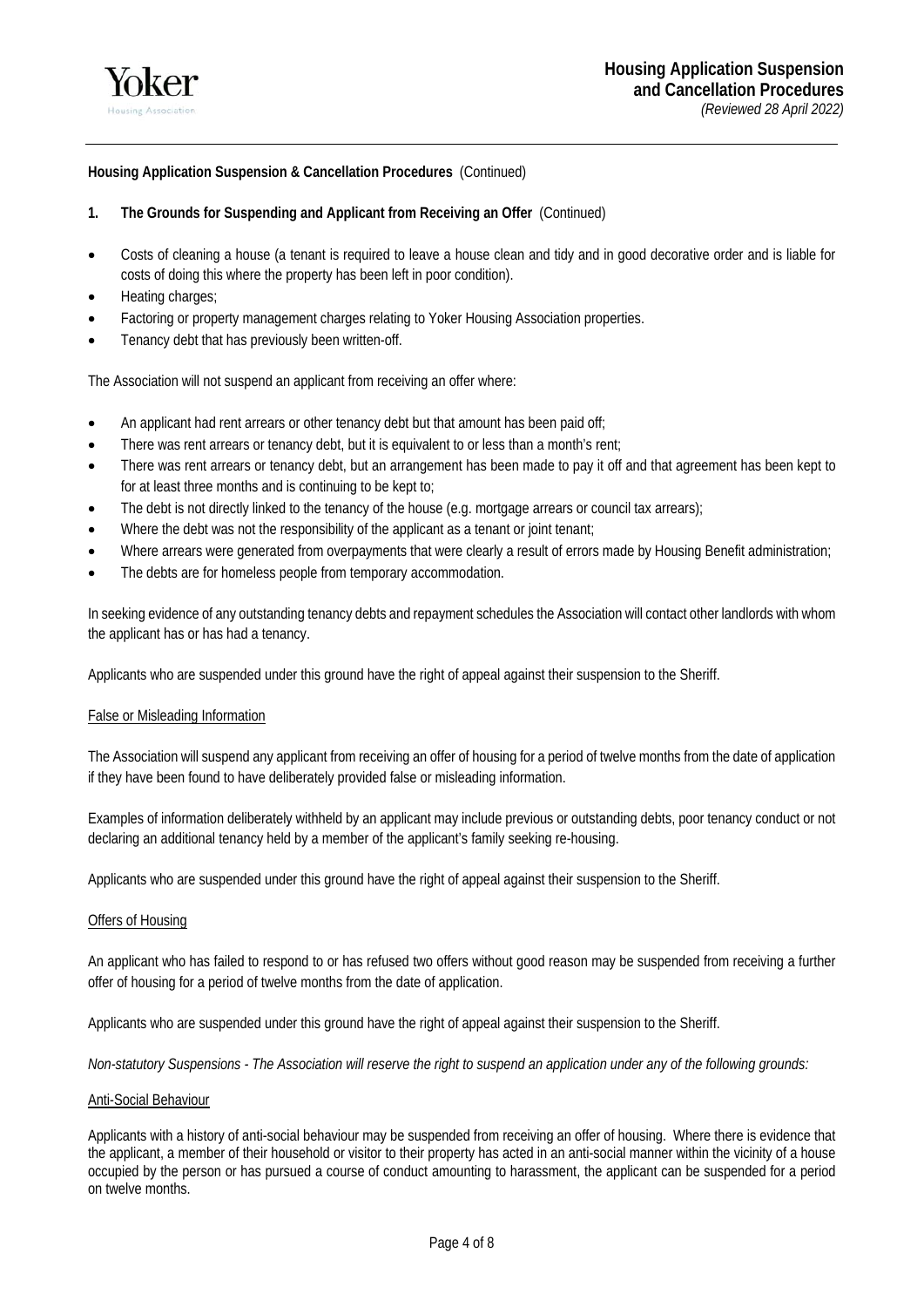

## **1. The Grounds for Suspending and Applicant from Receiving an Offer** (Continued)

The Association may impose a suspension where the person has:

- Acted in an anti-social manner in relation to another person residing in, visiting or otherwise engaged in lawful activity in the locality of a house occupied by the person.
- Pursued a course of conduct amounting to harassment of another person, or course of conduct which is otherwise anti-social conduct in relation to another person, or
- Acted in an anti-social manner, or pursued a course of conduct which is anti-social conduct, in relation to an employee of the Association in the course of making the application.

Anti-social behaviour is defined as an action or course of conduct causing or likely to cause alarm, distress, nuisance or annoyance. Conduct in this context includes things which a person has said as well as physical actions. A course of conduct must involve antisocial behaviour on at least two occasions.

The Association may impose a suspension in the following circumstances:

- Drug-dealing from a tenancy;
- Prostitution from a tenancy;
- Fire-raising;
- Causing nuisance and disturbance to neighbours;
- Extensive damage to a landlord's property; or
- Harassment of or threats to neighbours.

The Association will use the following criteria in judging whether or not an applicant should be suspended from receiving an offer of housing:

- The nature, frequency and duration of the conduct;
- When the conduct took place;
- The extent to which the conduct is the consequence of acts or omissions of people other than the tenant;
- The affect which the conduct is having on other people;
- Any alternative action taken by the landlord to address the conduct.

The Association will collect and consider all relevant evidence before judging whether or not an applicant should be suspended from receiving an offer of housing. The Association will consider the following:

- Whether the applicant was suspended from a previous tenancy because of anti-social behaviour;
- Whether a Decree has been granted against the applicant for anti-social behaviour;
- Whether an Anti-social behaviour order (ASBO) has been granted against the applicant;
- Whether the applicant had been served with a Notice of Proceedings for anti-social behaviour;
- Relevant evidence from Police or fire authority reports.

#### Rent Arrears and Tenancy Charges

Applicants with rent arrears of one month or more or other tenancy related debt equivalent to one months rent or more may be suspended from receiving an offer of housing unless the Association is satisfied that a repayment arrangement has been established and has been adhered to for a period of three months and the applicant is continuing to make payment in accordance with the agreement.

The Association will always be prepared to offer the applicant an opportunity to enter into a formal agreement to pay off tenancy debt.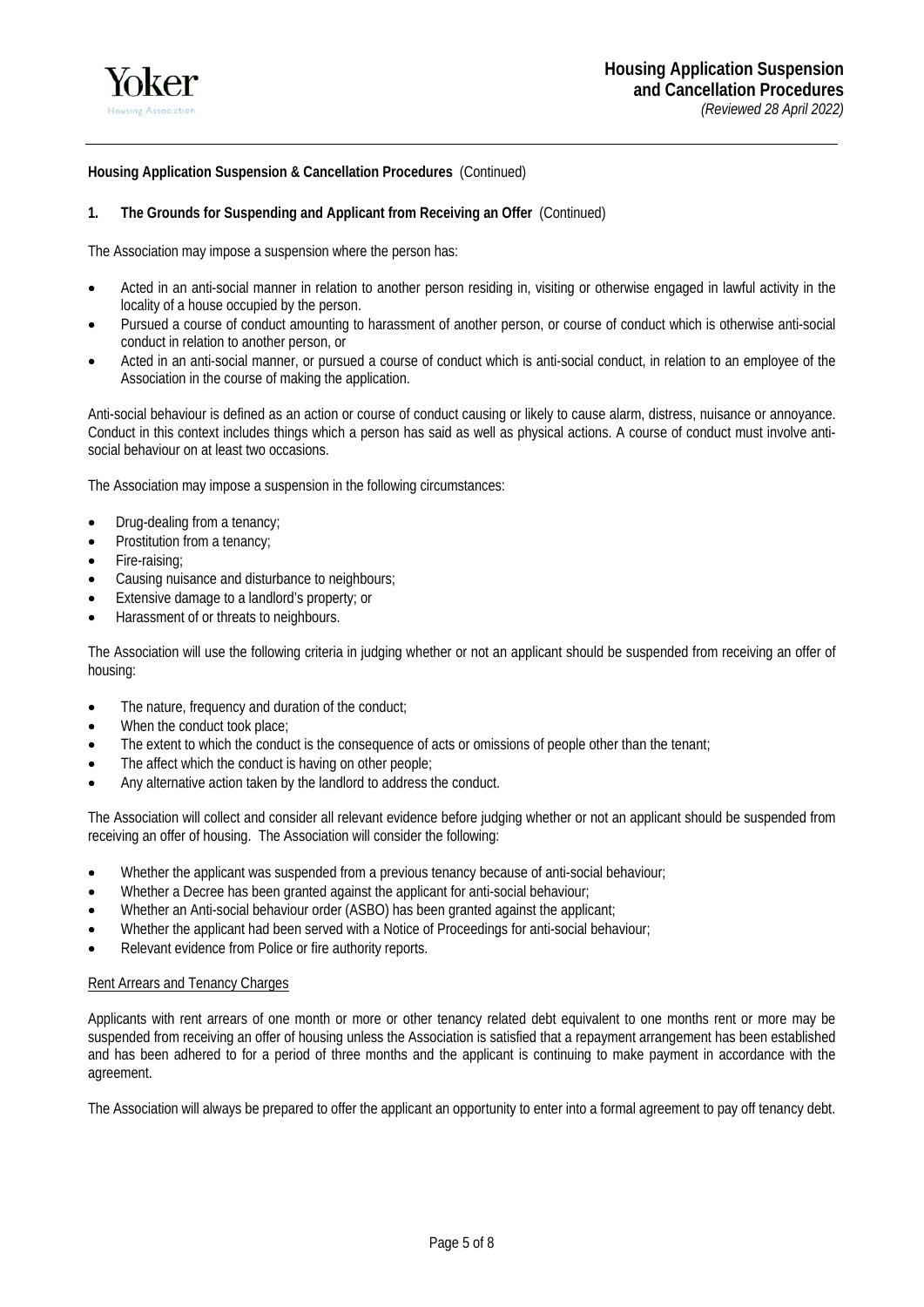

## **1. The Grounds for Suspending and Applicant from Receiving an Offer** (Continued)

Tenancy related debts include:

- Service charges;
- Rechargeable repairs;
- Costs of cleaning a house (a tenant is required to leave a house clean and tidy and in good decorative order and is liable for costs of doing this where the property has been left in poor condition).
- Costs of clearing an abandoned house;
- Heating charges;
- Factoring or property management charges relating to Yoker Housing Association properties.
- Tenancy debt that has previously been written-off.

The Association will not suspend an applicant from offer where:

- An applicant had rent arrears or other tenancy debt but that amount has been paid off;
- There was rent arrears or tenancy debt, but it is equivalent to or less than a month's rent;
- There was rent arrears or tenancy debt, but an arrangement has been made to pay it off and that agreement has been kept to for at least three months and is continuing to be kept to;
- The debt is not directly linked to the tenancy of the house (e.g. mortgage arrears or council tax arrears);
- Where the debt was not the responsibility of the applicant as a tenant or joint tenant;
- Where arrears were generated from overpayments that were clearly a result of errors made by Housing Benefit administration;
- The debts are for homeless people from temporary accommodation.

In seeking evidence of any outstanding tenancy debts and repayment schedules the Association will contact other landlords with whom the applicant has or has had a tenancy.

## Aggression / Violence / Threats of Violence

The Association reserves the right to suspend an applicant from receiving an offer of housing and re-evaluate applications where the applicant verbally or physically abuses any staff or Committee members.

Each case will be assessed on its own individual merits but the following grounds will be considered:

- the level and seriousness and the circumstances in which the conduct arose (i.e. threatening behaviour may be an applicant's symptoms of mental ill health or even momentary expression of frustration from someone under extreme stress);
- whether or not police action should be pursued against the applicant.

## False or Misleading Information

The Association will suspend any applicant from receiving an offer of housing for a period of one year, if they have been found to have deliberately provided false or misleading information. Any applicant found to have deliberately withheld information relevant to their housing circumstances will also be suspended from receiving an offer of housing for a period of one year.

Examples of information deliberately withheld by an applicant may include previous or outstanding debts, poor tenancy conduct or not declaring an additional tenancy held by a member of the applicant's family seeking re-housing.

## Offers of Housing

In order to restrict the number of offers being refused by applicants the Association promotes choice within the allocation process. However, any applicant who either fails to respond to or refuses two offers of housing without good reason will be suspended from receiving a further offer of housing for a period of one year from the date the second offer was refused.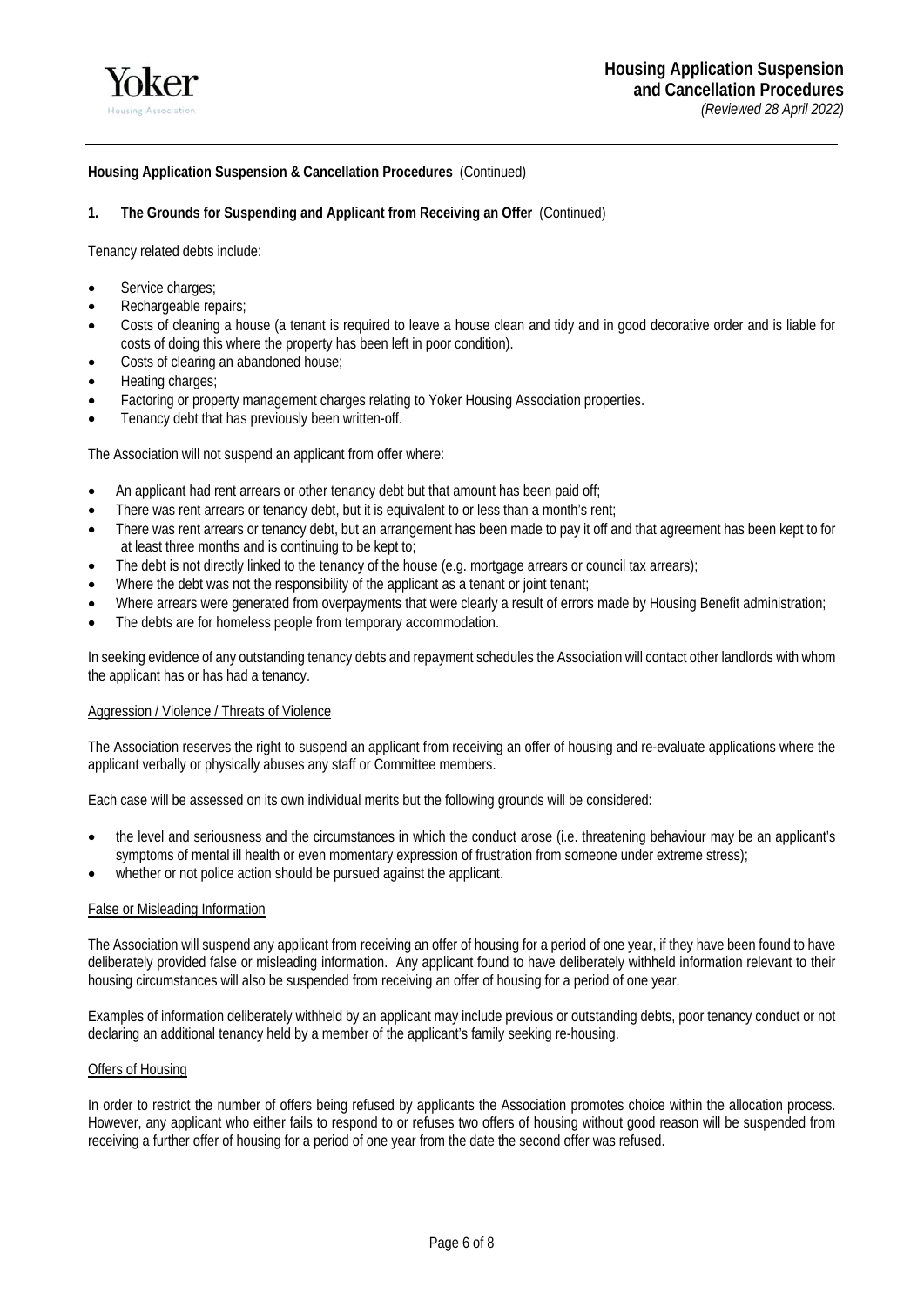

# **1. The Grounds for Suspending and Applicant from Receiving an Offer** (Continued)

## Housing Needs

Due to the Association's low turnover of stock together with restrictions on the size and types of houses available, there are obvious restrictions to household sizes that the Association can accommodate. The Association may therefore be unable to meet the housing needs of applicants within its present or proposed housing stock profile. In such cases where housing need cannot be met an applicant may be suspended from receiving an offer of housing.

## Housing Support

The Association will accept applications from vulnerable groups that may require housing support to allow them to maintain a tenancy within the community. The Association would therefore expect support packages to be in place from relevant agencies. If the Association feels that no support package or an unsuitable support package is in place then it reserves the right to suspend that applicant from receiving an offer of housing until it is judged that the housing support needs of the applicant can be met.

### Deferral

An applicant may request that they remain on the waiting list but are suspended from receiving an offer of accommodation at a particular point in time. An applicant can request that their application is deferred for a set period of time or until further notice.

### Applicants in Low or No Housing Need

Applicants with little or no housing need and who can be described as adequately housed are still entitled to apply and be included on the housing register. However, to reduce frustration and unrealistic expectations, they should also be advised of the full range of housing options available and be given a realistic view of the possibility of being housed.

## **2. The Grounds for Cancelling a Housing Application Form**

The following grounds are the only circumstances in which an application for housing can be cancelled.

- The applicant is under sixteen years of age;
- The applicant has requested removal from the waiting list in writing;
- The death of the applicant;
- The applicant fails to respond to a review by two requests within a period of four weeks. In this case the second request must detail the consequences for the applicant if they fail to respond to the second request.

## **3. Suspending an Applicant from Receiving an Offer of Housing**

Where staff are satisfied that the application should be suspended in accordance with the Association's Lettings Policy and Housing Application Suspension and Cancellation Policy, the applicant's waiting list entry should be updated with details of the date, reason and where appropriate date / method of reactivation. The status of the application should be amended to 'Suspended'. The applicant will be notified by letter of the reasons for the suspension and, where appropriate, how the application may be re-activated. The template suspension letter is stored in the System Admin folder in Housing Management's Letting Directory.

## **4. Cancellation of a Housing Application**

Where a housing application is received but should be cancelled in accordance with the Association's Lettings Policy and Housing Application Suspension and Cancellation Policy, staff must notify the applicant by letter of the cancellation and the reason for cancellation. The applicant's details should be entered onto the waiting list and then classified as 'Cancelled'. The date and reason for cancellation should be recorded on the housing register. The records of applicants who have been cancelled should be removed from the 'Live Applications' tab and moved to the 'Cancelled Applications' tab on the housing register. The template cancellation letter is stored in the System Admin folder in Housing Management's Letting Directory.